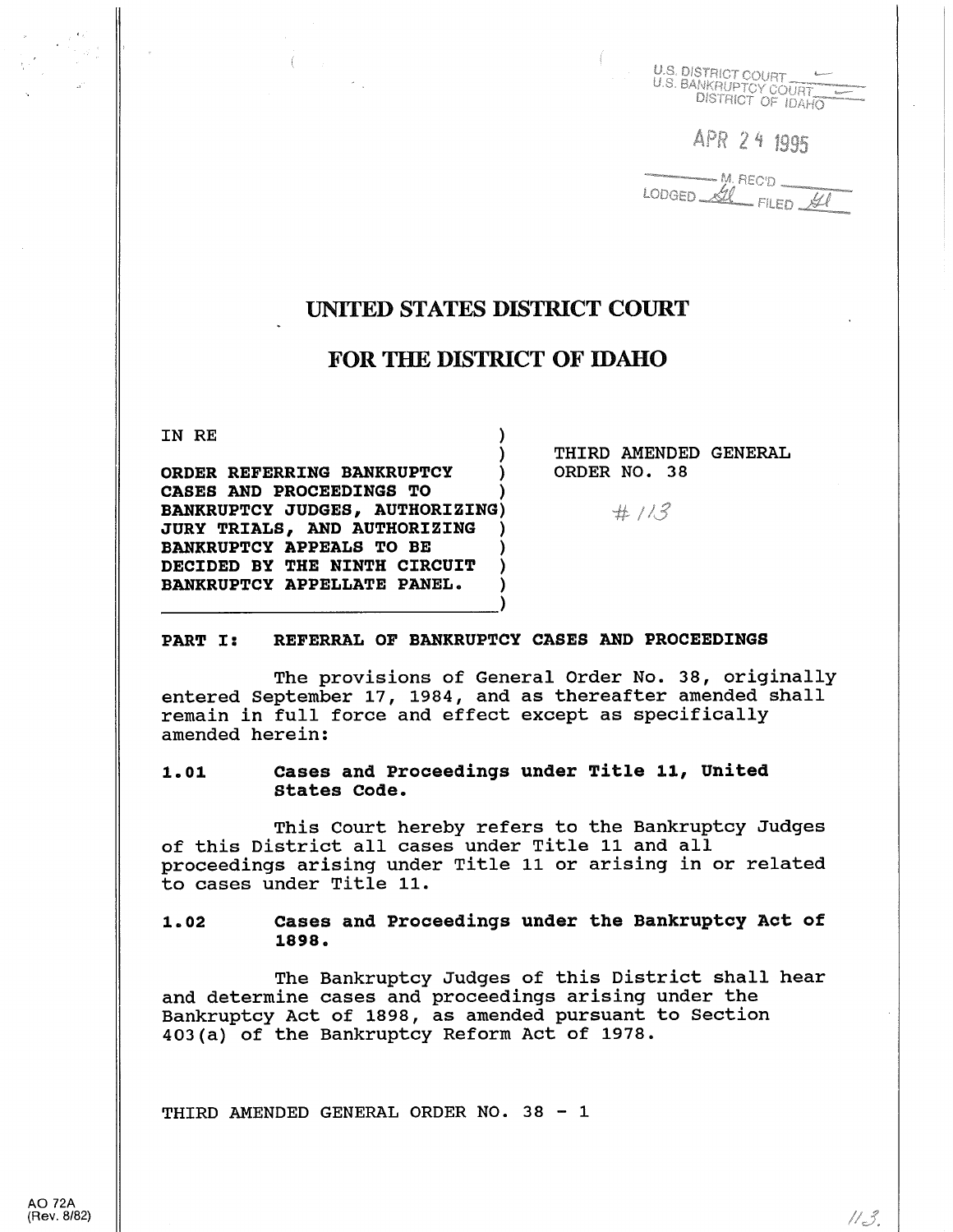#### 1.03 Jury Trials

If the right to a jury trial applies in a proceeding that may be heard under 28 u.s.c. § 157 by a Bankruptcy Judge, the Bankruptcy Judges of this District may conduct the jury trial with the express consent of all the parties.

PART II: BANKRUPTCY APPEALS

# 2.01 Authorization of Bankruptcy Appellate Panel (BAP) to Hear and Determine Appeals.

(a) Jurisdiction. Pursuant to 28 u.s.c. § 158(b) (2) this Court hereby authorizes a Bankruptcy Appellate Panel to hear and determine appeals from judgments, orders, and decrees entered by Bankruptcy Judges from this District, subject to the limitations set forth in subparagraphs  $(b) - (c)$ .

(b) determine only those appeals in which all parties to the appeal consent thereto pursuant to paragraph 2.02 of this order. The Bankruptcy Appellate Panel may hear and

(c) The Bankruptcy Appellate Panel may hear and determine appeals from judgments, orders, and decrees entered by Bankruptcy Judges after September 17, 1984 and appeals transferred to this Court from the previous Ninth Circuit Bankruptcy Appellate Panel by § 115(b) of the Bankruptcy Amendments and Federal Judgeship Act of 1984,<br>P.L. 98-353. The Bankruptcy Appellate Panel may not hea The Bankruptcy Appellate Panel may not hear and determine appeals from judgments, orders, and decrees entered by Bankruptcy Judges between December 25, 1982 and July 10, 1984, under the Emergency Rules of this District.

# 2. 02 Form and Time of Consent to Allow Appeal to be Heard and Determined by Appellate Panel.

(a) General. The consent of a party to allow an appeal to be heard and determined by the Bankruptcy Appellate Panel shall be deemed to have been given unless written objection thereto is filed either by the appellant (1) with the notice of appeal or motion for leave to appeal or (2) by any other party with the bankruptcy court clerk

THIRD AMENDED GENERAL ORDER NO. 38 - 2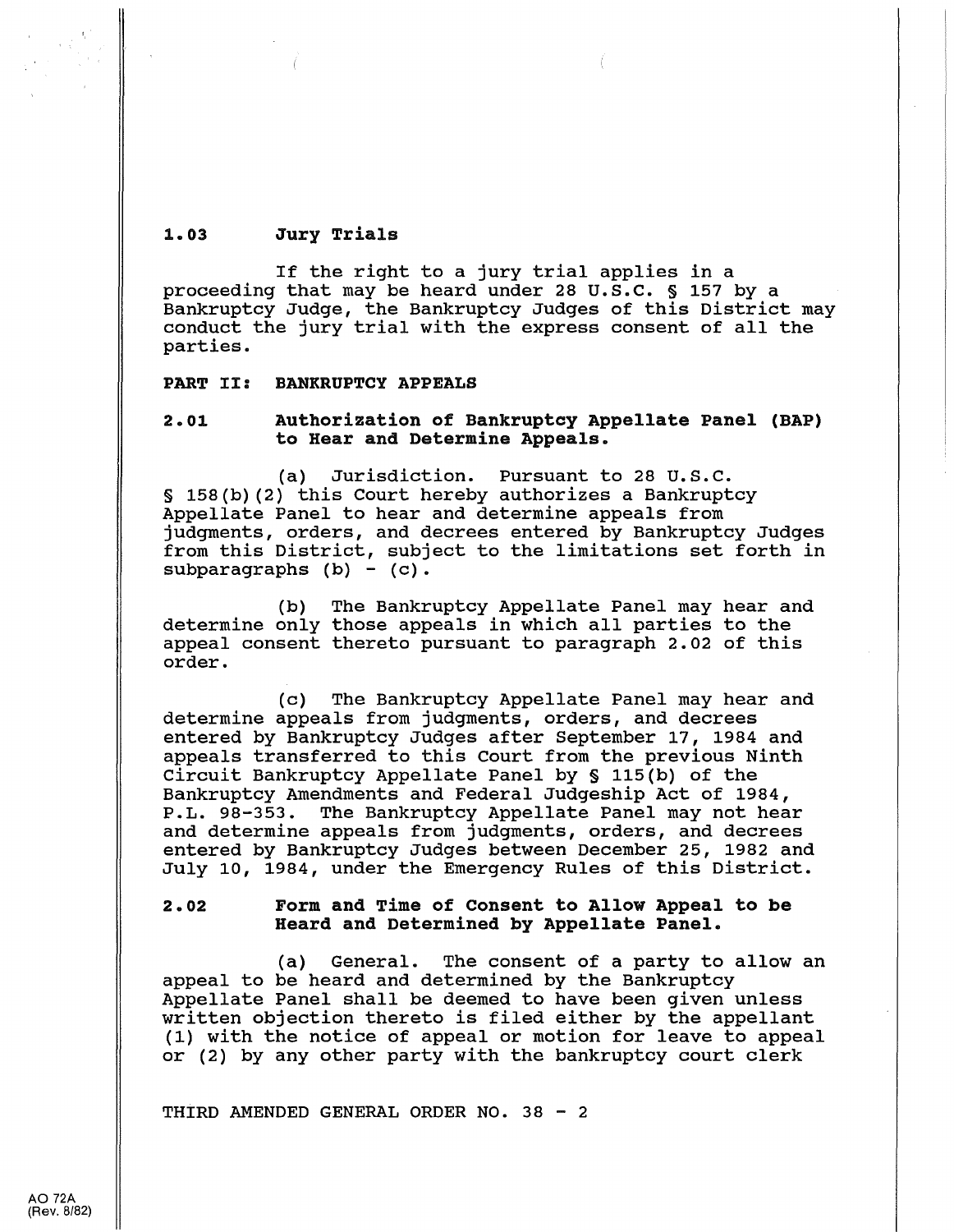within thirty (30) days from the date of service of notice<br>of the appeal. When an appellant files both a notice of When an appellant files both a notice of appeal and a motion for leave to appeal, consent will be deemed revoked if an objection to BAP determination is filed with respect to either pleading.

(b) Effect of Timely Objection. Upon timely receipt of a written objection to an appeal being heard and determined by BAP, jurisdiction over the appeal shall be immediately transferred to the District Court; the appeal shall be governed by the provision of 2.03 and the bankruptcy court clerk shall not forward any appeal documents, or any further documents, to the BAP. If the objection is timely, but filed after some of the appeal documents have been transferred to the BAP, the BAP clerk shall promptly return to bankruptcy court clerk all appellate documents for administration under 2.03.

# 2.03 Rules Governing Bankruptcy Appeals to be Determined by the District court subsequent to Filing of a Timely Objection to BAP Determination.

(a) General. Practice in such bankruptcy appeals as may come before this District Court shall be governed by Part VIII of the Federal Bankruptcy Rules of Procedure, except as provided in this Order or in rules subsequently adopted by this District Court.

(b) Place of Filing. All documents required to be filed by the District or Bankruptcy Court Local Rules or Orders, up to and including all briefs, shall be filed with the bankruptcy court clerk.

(c) Extensions. Unless reference of the case or proceeding underlying the appeal has been withdrawn, all motions for extension of time period relating to appellate procedures, up to, through, and including the time to file briefs, shall be filed with the bankruptcy court clerk and determined by a Bankruptcy Judge.

(d) Designation/Excerpt of Record. The designation of record required by Bankruptcy Rule 8006 shall be the documents contained in an "Excerpt of Record" which shall be filed by the parties with their briefs. The excerpt of record shall be separately bound and contain true

THIRD AMENDED GENERAL ORDER NO. 38 - 3

AO 72A (Rev. 8/82)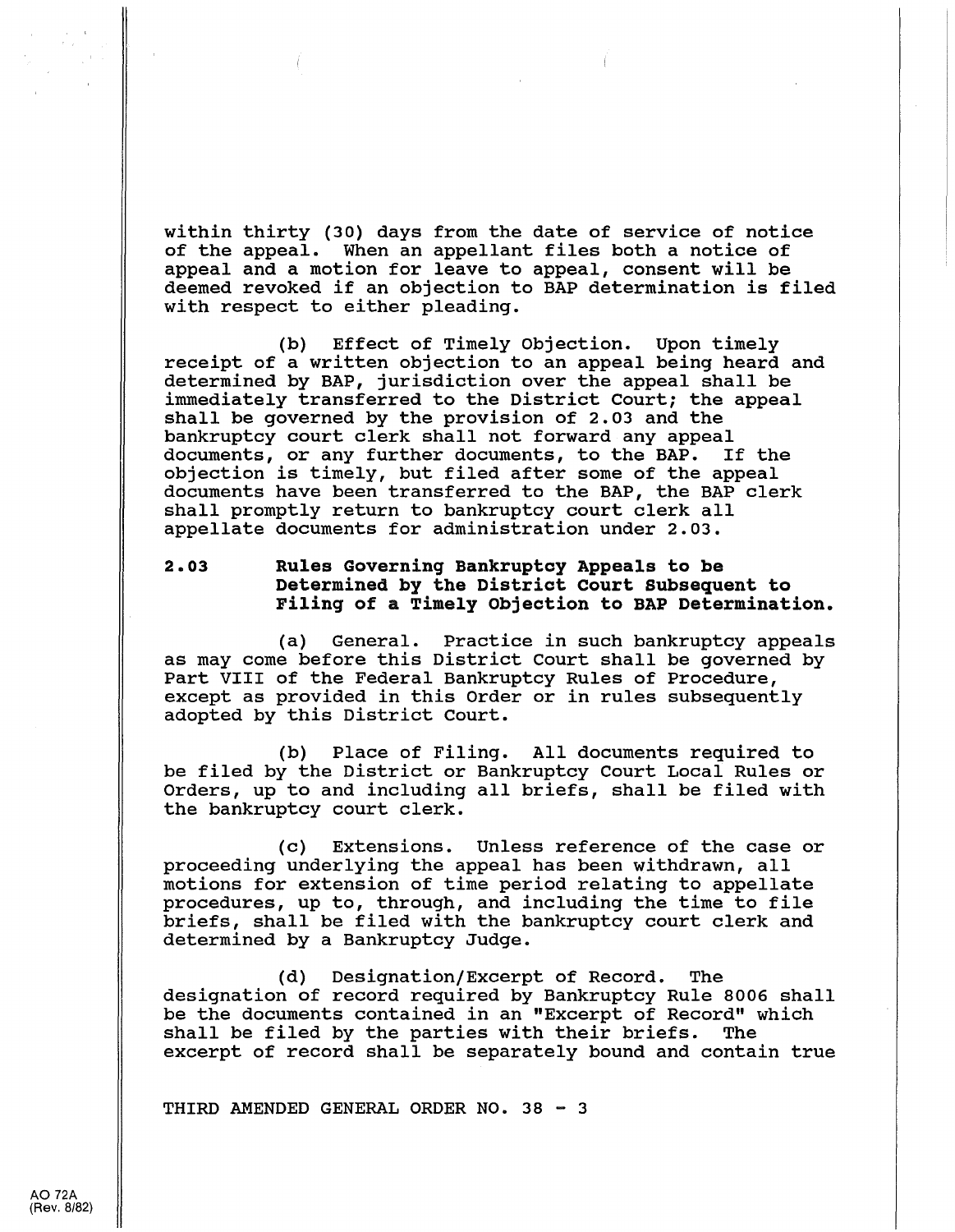copies of all portions of the bankruptcy files and records each party is relying on in the appeal unless another party has previously filed a copy of the identical portion of the bankruptcy file. Each excerpt shall begin with a table of contents.

#### $2.04$ Time for Filing Briefs.

Notwithstanding subparagraph (a), the time for filing appellant's brief, appellee's brief, and reply briefs for consideration by the District Court shall be forty (40) days, thirty (30) days, and fourteen (14) days, respectively, in lieu of the time limits specified in Rule 8009(a) of the Federal Bankruptcy Rules of Procedure, provided, however, that the District Court or the Bankruptcy Appellate Panel may shorten these time limits in appropriate cases.

### 2.05 Service of Required Copies of Documents.

(a) If the appellant files a written objection to BAP determination with the notice of appeal or motion for leave to appeal, then the appellant must simultaneously serve on all other parties to the appeal a copy of the objection; a copy of the notice or motion; and a copy of the judgment, order or decree being appealed. Certification of such service shall be attached to the original notice of appeal or motion for leave to appeal filed with the bankruptcy court clerk.

(b) If a written objection to BAP determination is not filed at the same time as the notice of appeal or motion for leave to appeal, the party filing such notice or motion shall simultaneously file with the bankruptcy court clerk, for service, the following items for each party to the appeal (including the original appellant);

> (1) A copy of the original notice of appeal or motion for leave to appeal;

> (2) A conformed copy of the judgment, order or decree being appealed;

(3) A copy of the most current version of the Bankruptcy Court's Notice of Referral of

THIRD AMENDED GENERAL ORDER NO. 38 - 4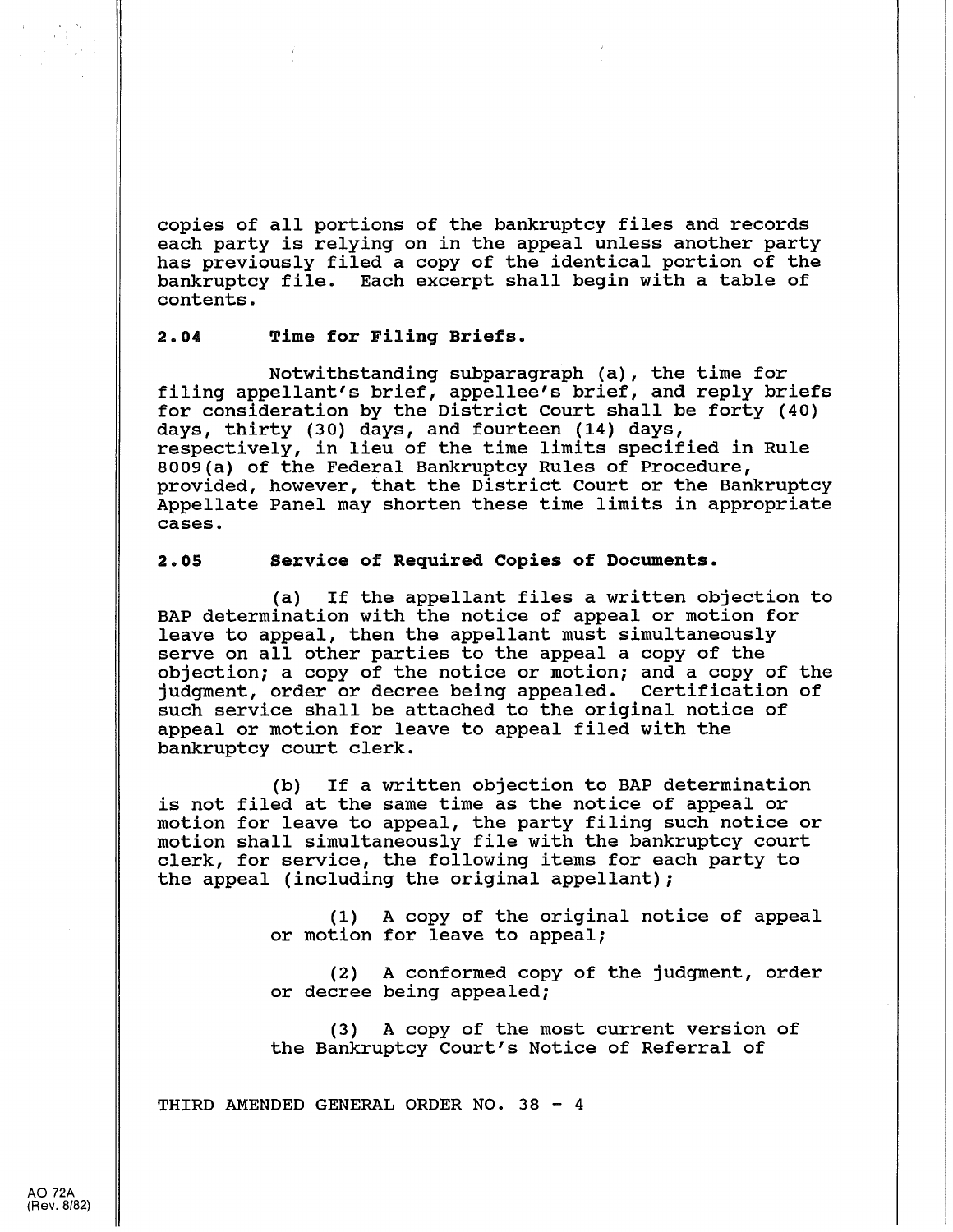appeal to Bankruptcy Appellate Panel applicable on that date, completed, except for the date and signature line; and

(4) A stamped, addressed envelope (or selfadhesive mailing label).

In addition to the service of the above documents, the bankruptcy court clerk shall serve a copy of the current General Order No. 38 on each party to the appeal.

#### 2.06 Documents Filed During Objection Period.

All documents relating to the appeal shall be filed with the bankruptcy court clerk during the objection period, even if a motion requiring BAP determination is filed before the termination of such period. The BAP may not dismiss or render a final disposition of an appeal within twenty-one (21) days from the date of the filing of the notice of appeal.

#### 2.07 Transmittal of Appeal Documents to the BAP.

The bankruptcy court clerk shall immediately forward all appeal documents to the BAP either upon termination of the objection period set forth in 2.02 or upon the filing of a motion requiring BAP determination, whichever is earlier.

#### PART III: EFFECTIVE DATE

This Order shall become effective immediately and supersede all previous orders of this Court regarding bankruptcy cases, proceedings and appeals provided, however, that all prior actions of the Bankruptcy Appellate Panel not inconsistent herewith are not affected by this Order.

THIRD AMENDED GENERAL ORDER NO. 38 - 5

AO 72A (Rev. 8/82)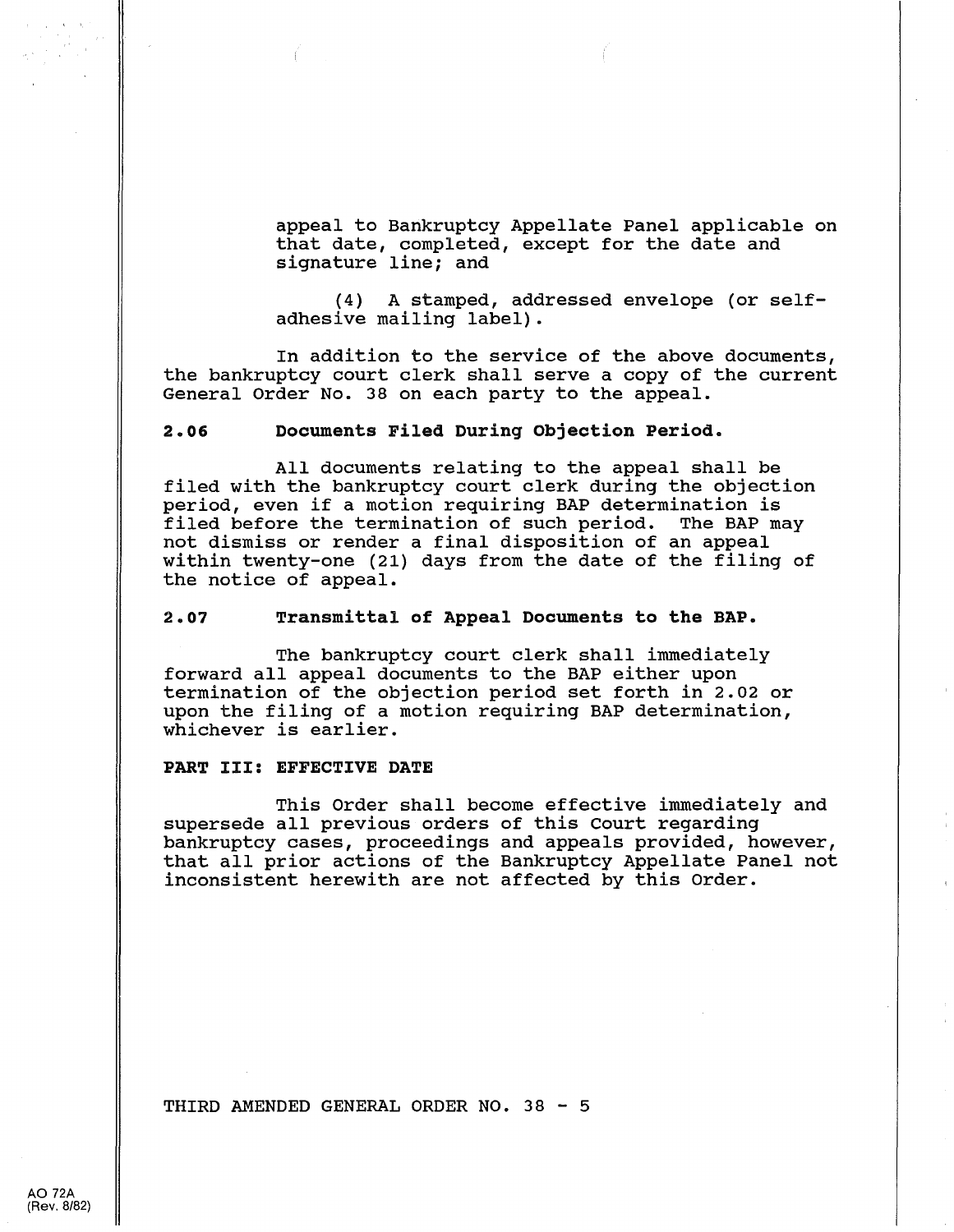IT IS SO ORDERED. *t* 

DATED This  $\mathscr{A}$  day of April, 1995.

**EDWARD** <u>ZÓDEE</u>

CHIEF UNATED STATES DISTRICT

 $\mathbb{R}\zeta$  $JIM$  D. PAPPAS

CHIEF UNITED STATES BANKRUPTCY JUDGE

THIRD AMENDED GENERAL ORDER NO. 38 - 6